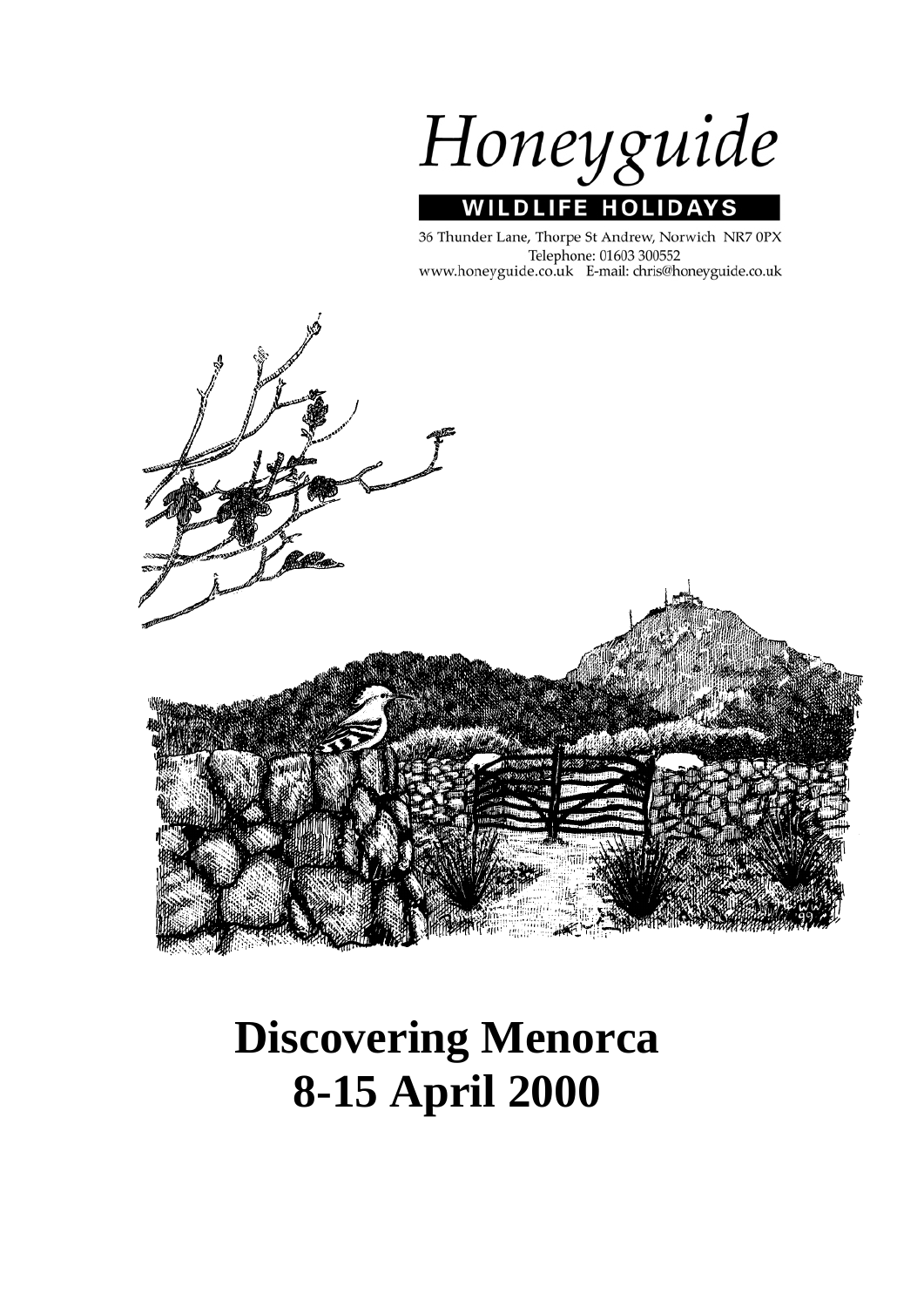**Discovering Menorca 8-15 April 2000** 

Participants: Maurice Hutt Eric Cropper Margaret Cropper John Rumpus Rosemary MacDonald Martin George Barbara George Peter FierlingerJari Fierlinger Ray Riley Lucy Topsom

Leaders Graham Hearl Mallorca Ivan Nethercoat Sandy

Our hosts at Matchani Gran Shaun and Jenny Murphy

The group was joined on Friday 14<sup>th</sup> April by John Seymour, historian and Menorcan resident, and by Santí Catchot from the Balearic Ornithological Group (GOB) on Thursday 13th April. Santí was there because, as with all Honeyguide holidays, £25 of the price of the holiday was put towards a conservation project, in this case for GOB's work in Menorca. The cheque for £275 sent to GOB from this holiday brings the total to £3920 contributed to GOB by Honeyguide holidays in the Balearics. The total contributed to conservation projects in Europe from all Honeyguide holidays is now £20,180 (at the end of this holiday season).

The daily log in this report was written by Graham Hearl and bird notes by Ivan Nethercoat. A separate plant list was written by Martin George and was in the printed report. A thank-you letter from GOB appears at the end of the plant report. These are on the website at http://www.honeyguide.co.uk/documents/MenorcaPlants2000.pdf

*Front cover illustration by Will Woodrow. Other illustrations by Rob Hume.*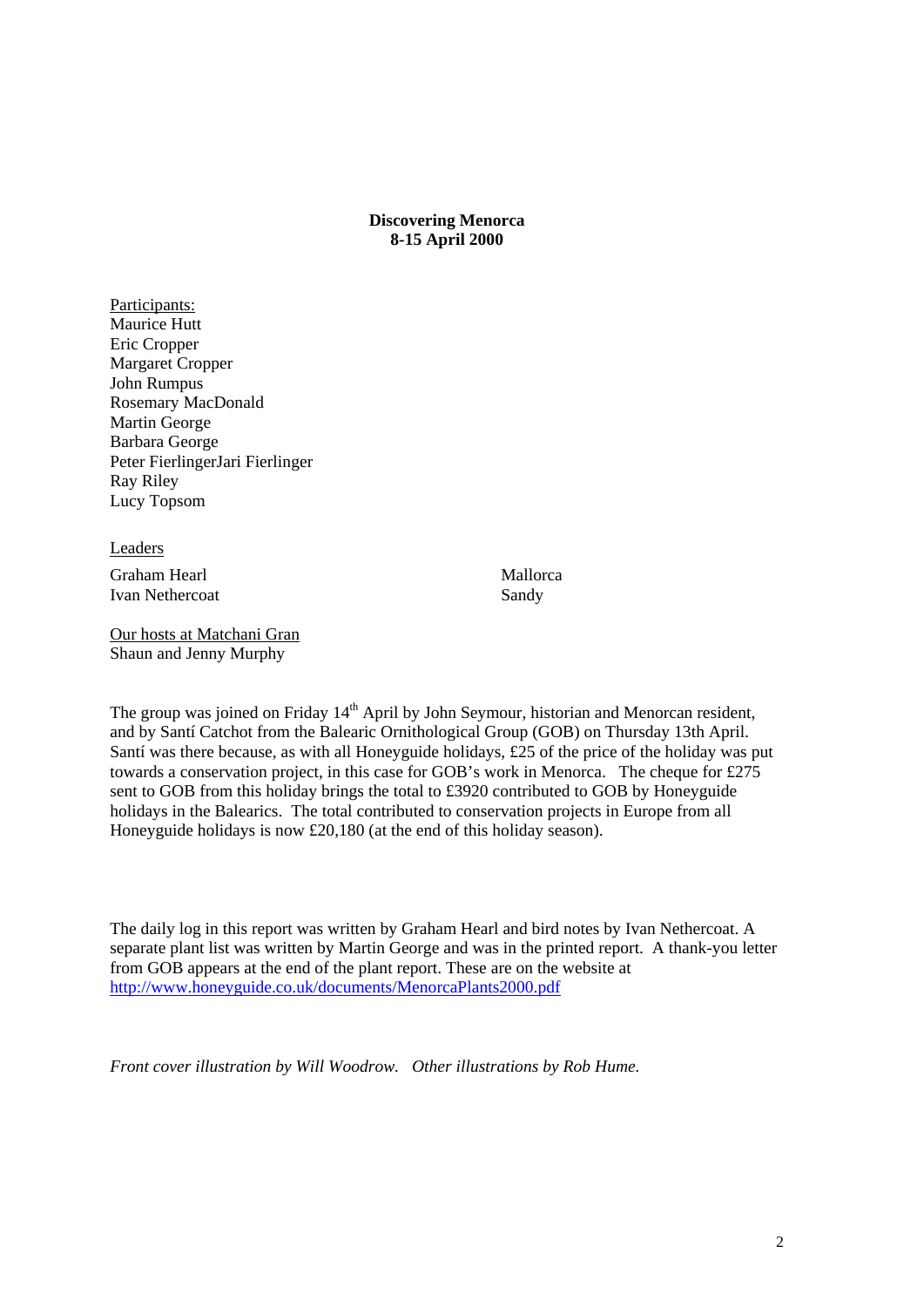## **Discovering Menorca 8-15 April 2000**

#### Saturday 8 April – Arrival Day

I met Ivan and the party at about midday and after a short delay collecting baggage we then transferred to Matchani Gran having met Shaun Murphy, our host for the week, at the airport. The journey to Matchani Gran only takes about five minutes so we were well installed after a complimentary drink. We took lunch outside despite the cool wind and afterwards inspected the adjacent field for plants and birds. The wind was getting stronger and of course it was cloudy and the flowers were somewhat retarded due to the incredibly dry winter that the Mediterranean had experienced. We then walked the other fields belonging to Shaun, finding birds difficult to see because of the wind. Nevertheless we did see quite a few northern wheatears and a flock of seven Ravens with glimpses of Thekla lark but good views of the ubiquitous Sardinian Warbler. We finished the afternoon looking at the lee of the 'wild wood' where apart from the usual greenfinches, goldfinches and house sparrows we saw a very fine male pied flycatcher, a nice way to finish the day.

## Sunday 9 April – Tirant, Fornells, Sa Roca and Monte Toro

A few of us met for an early morning birding session at Matchani Gran where we saw a woodchat shrike and the male pied flycatcher as well as the usual Mediterranean species such as Sardinian warbler.

After breakfast we decided on a wind free day by going to Tirant. Our first stop was at the Es Mercadal water treatment works where we connected with an amazing number of booted eagles plus a couple of waders spotted by Ivan, a wood and green sandpiper. Also on the pools were a pair plus a single little ringed plover and white wagtails. Opposite the pools we heard a stonecurlew that was eventually spotted by John when we all got excellent views.

We carried on to the Tirant wetland which was totally dry due to the incredibly dry winter; however again we saw booted eagles and John spotted a red-rumped swallow. Martin decided he wanted a coffee so we travelled to Fornells as the weather continued windy with the threat of rain. We then headed for Sa Roca and took a stroll into the pine woods especially for orchids such as Purple Limadore, Early Spider and Sombre Bee orchids. The butterflies were also good with Green Hairstreak, Speckled Wood and various blues.

We lunched under the pines at Sa Roca and returned to Tirant for another look for migrants with no real luck so we finished the day at Monte Toro with another stop this time for tea. The day had been brilliant for plants with certainly a good sprinkling of migrant species, especially the booted eagles. At the evening log our total stood around forty bird species

## Monday 10 April – Son Bou and Torre d'en Gaumes

The weather was again cloudy and some rain in the morning but brightening by lunchtime and early afternoon with some rain later. Our early morning walk produced nightingale singing and a rare one, for the UK and not seen that often in the Balearics, a Turtle dove.

After breakfast we left for Son Bou, the only real reedbed in Menorca, getting there at about 9-45 a.m. We started our walk along the dunes seeing many willow warblers and the occasional common whitethroat. Out at sea we saw a few Cory's shearwaters, a new species new for most of the group. While crossing one of the small streams leading to the beach Ivan spotted a small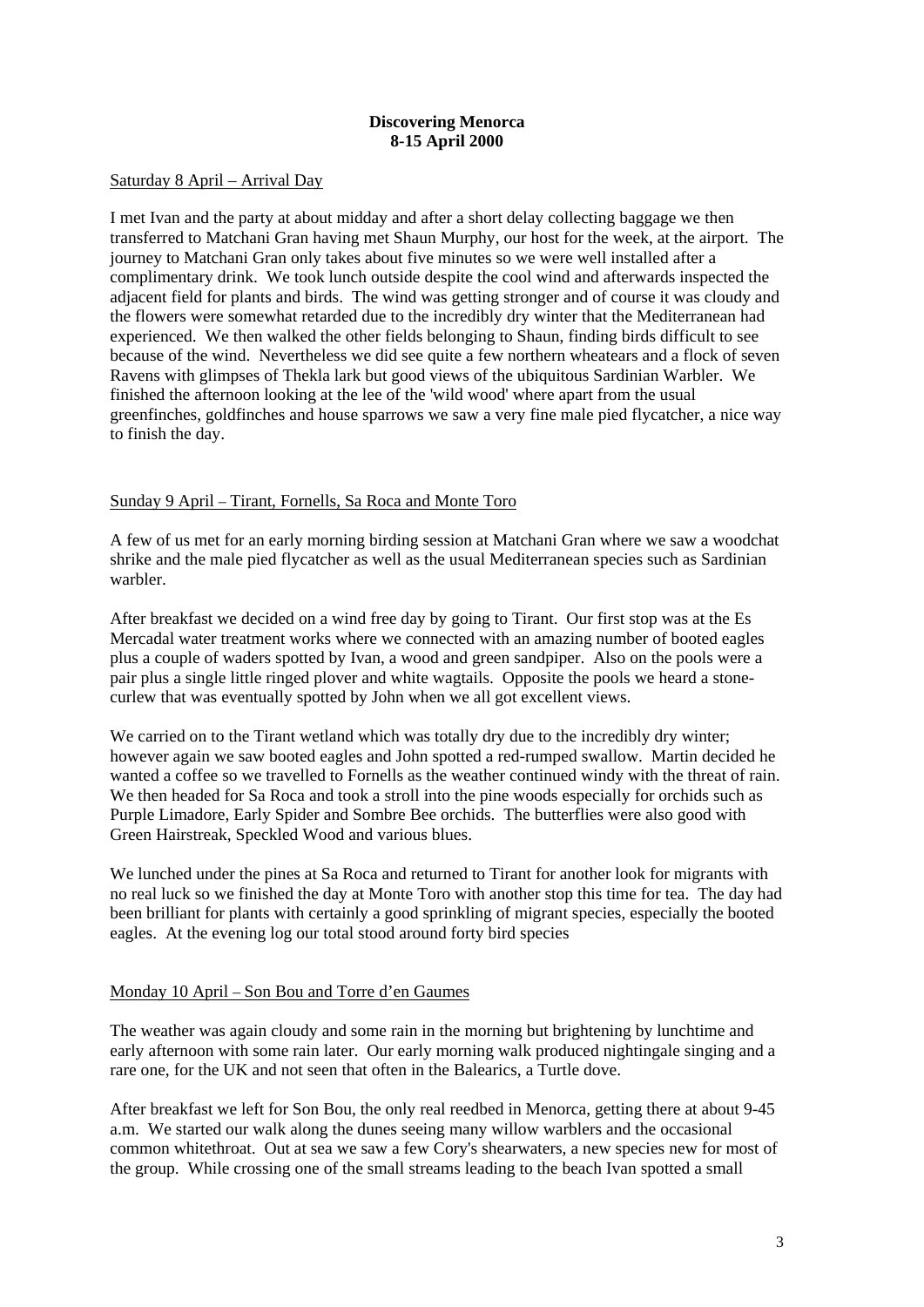wader flying rapidly away - we looked along the beach and saw five avocets obviously newly in on migration and resting, the small wader turned out to be two Kentish Plovers. We retraced our steps and headed further along the coastal dunes when we spotted a marsh harrier and I heard and later saw an adult and chick purple gallinule. Ivan and I looked hard into the reeds and at least three adults and three chicks appeared on top of the reeds giving all the party fantastic views of this newly arrived species on Menorca (from the Albufera marsh on Mallorca). We had experienced a really good morning at Son Bou so we returned for lunch at the picnic site under the pines shared by a super male common redstart.

After lunch we decided on a walk at the back of the Son Bou marsh where our first birds were cattle egrets eventually seeing nine in all. A male marsh harrier put up a few waders on the only wet area of fields so we spent some time trying to locate them listening to a very close calling quail. The quail was not seen but we did get distant views of the waders which turned out to be wood sandpipers. Rain was starting to threaten and we had all left our rain gear in the vans except for Ivan so we headed back fairly swiftly.

We finished the day at Torre d'en Gaumes, a rather impressive settlement from some 1,300 BC. The evening log now showed sixty eight bird species but the list was delayed by a couple of Stripeless Tree Frogs up in the patio roof.

## Tuesday 11 April – Mahón and Albufera es Grau

The pre-breakfast walk produced the usual resident species plus a common buzzard, probably a hangover from winter, and a nice colony of Bumblebee orchids which had been found by Rosemary the previous evening.

After breakfast we all went shopping in Mahón with a good proportion of the group meeting at the harbour side to see Audouin's gull. We succeeded well with very close views of seven birds coming down to bread - they act just like herring gulls but are, after all, one of the rarest gulls in the world. After a visit to the ceramic shop outside Mahón (even Maurice bought a piece having said that he hated ceramic shops) we lunched back at Matchani Gran where Lucy saw her first Hermann's Tortoise.

It was difficult to get people to leave



after lunch especially as were watching a rather nice Field Mouse climbing above us, but we eventually left for Albufera es Grau, the only designated reserve in Menorca. We immediately found good birds with seven black-winged stilts and little egrets. We later saw little ringed plover, a curlew sandpiper and a very probable black-necked grebe. We then walked through the woods emerging on a hillside by the Albufera lake. We again looked at the wader pool from this side and saw our previous waders much closer, plus a little stint. Returning down to the beach the plants were really good with a splendid display of pyramidal orchids, despite the dry conditions. At the beach we were stopped by a party of Cory's shearwaters plus a few Balearic shearwaters, a bit distant but in excellent light. We then discussed Posidonia – sea grass – and returned to Matchani Gran.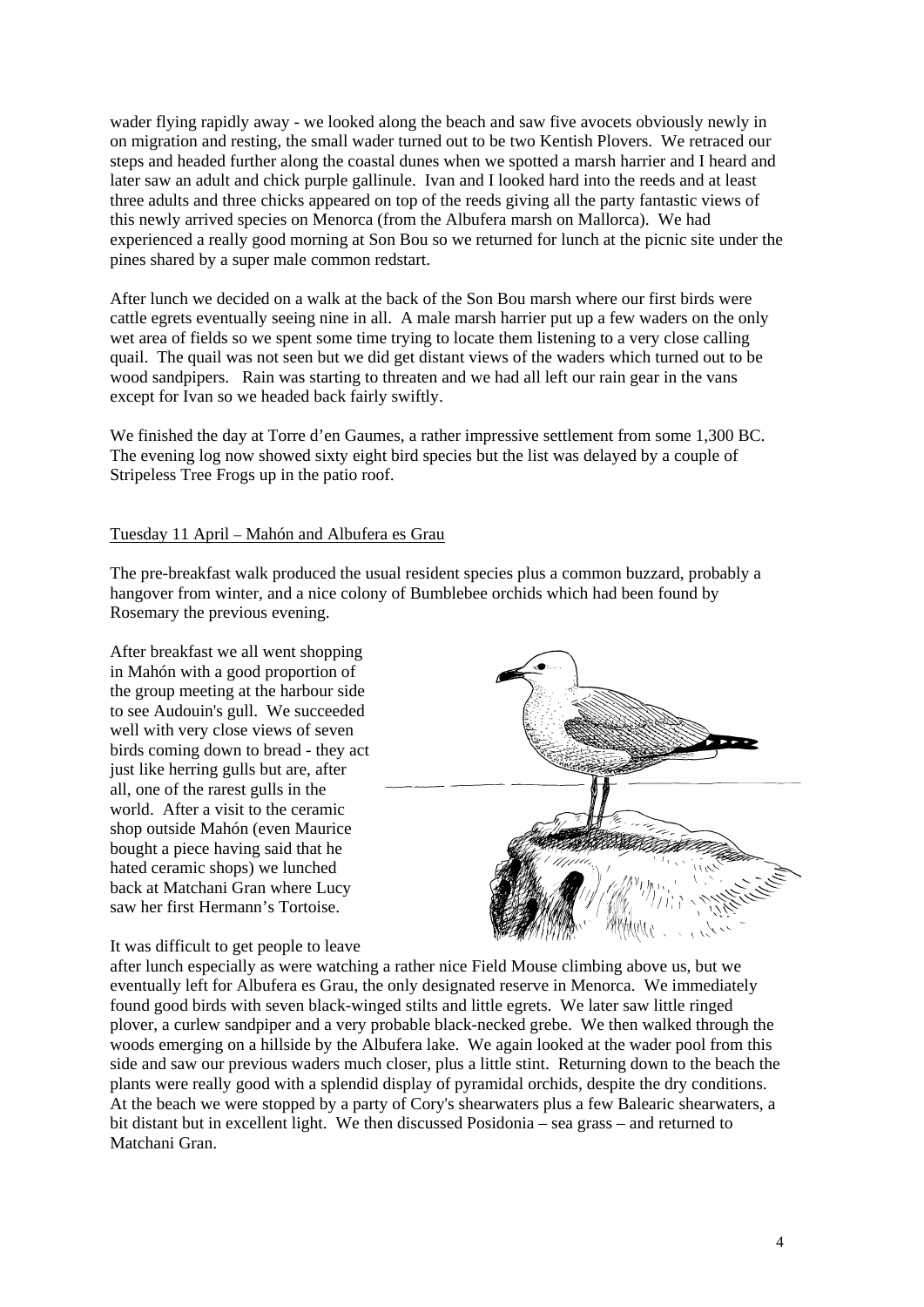We had done well for waders, perhaps because Mongofre Nou is dry, but we will see on the morrow.

## Wednesday 12th April – Mongofre Nou and Cap de Favaritx

The weather was still mixed with cloud and sun but with a cool breeze. Our pre-breakfast walk did not produce anything new but it was nice to walk in the sunshine and see the sun rise.

After breakfast we drove to Mongofre Nou stopping along the way seeing Tawny Pipit and more booted eagles, of course! We also stopped on the track on the way in to Mongofre and had really good views of two male and one female blue rock thrush. Mongofre itself was not as dry as we had expected and we saw over twenty black-winged stilts and mallards, a few Kentish and little ringed plovers as well as the odd common sandpiper, plus a party of five little stint.

We lunched at the entrance to the estate and afterwards we headed for Cap de Favaritx. Here we scrambled out onto the rocks and had excellent views of both Cory's and Balearic shearwater. The afternoon was passing fairly quickly so we drove a little way back and walked out to the small lake at Capifort first stopping by the road for fantastic views of a male subalpine warbler. We saw little on this walk except for another male blue rock thrush and the lake had been farmed over but the plants were very interesting. We finished back at Matchani Gran at about 5 o'clock to be ready for our night out dining at the Bar España in Es Castell. The log prior to the evening approached eighty bird species.

## Thursday 13 April – Algendar Gorge, Naveta des Tudons and Ciutadella

The usual pre-breakfast walk produced stunning views of a pair of stone-curlews plus the usual residents as on previous days. After breakfast we drove to Algendar Gorge, situated behind Cala Santa Galdana; the weather was the best yet with sun and promising to stay all day. We spent the whole morning walking the Algendar Gorge starting off with alpine swift and with superb views of Egyptian vulture, half a coil of an adult Ladder Snake, a close view of a Moorish Gecko and views of blue rock thrush and red-rumped swallow. We saw genuine rock doves at the impressive cliffs about halfway along the gorge where we had to return as the going gets really tough from here. Other birds in the gorge included the odd booted eagle, of course, and a firecrest heard.

We lunched at the entrance to the gorge and afterwards drove to Naveta des Tudons where most of the party disappeared into the burial chamber.

To finish the day we continued on to the city/town of Ciutadella where we spent the last hour admiring the architecture of this wonderful town and the leaders saw a collared dove. With the weather still sunny two mad members of the tour went SWIMMING back at Matchani Gran, in fact Ivan had been in swimming the previous day - was it cold? YES. This evening Santi Cachot of GOB visited us and explained the current conservation work going on in Menorca and I had to explain that the usual Honeyguide cheque 'is in the post'.

## Friday 14th April – Cap de Cavallería, Monte Toro and the mosaics at Sant Climent

Our pre-breakfast walk produced the usual goodies; hoopoe, Sardinian warbler, Thekla lark and our pair of stone-curlews.

After breakfast we headed for Cap de Cavallería in super sunshine stopping at the water treatment works at Es Mercadal where there was absolutely nothing - what a comparison to the first day. Our next stop was at Tirant and again nothing of note except the pair of woodchat shrikes was still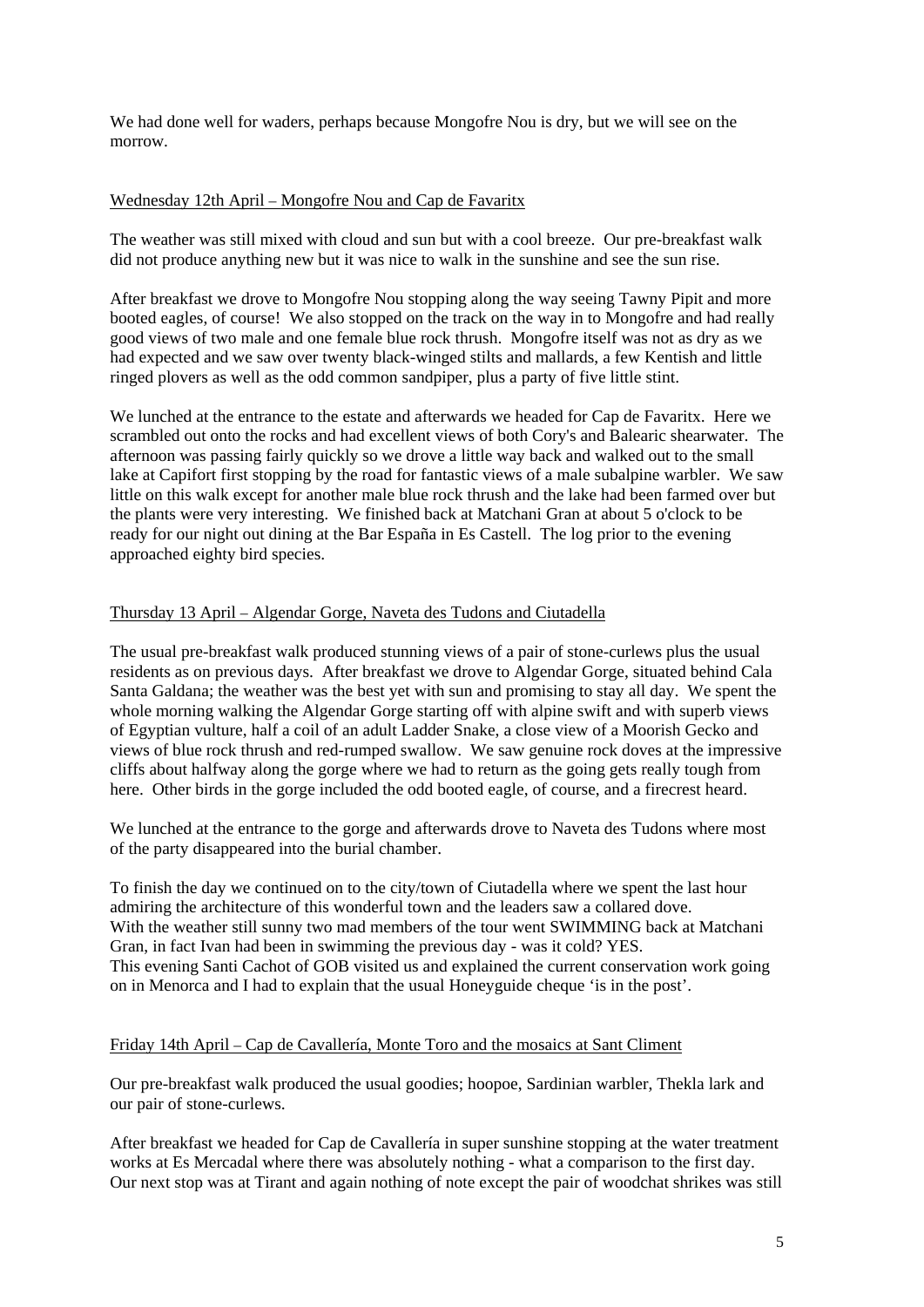present and obviously going to breed so we continued on to Cap de Cavallería, albeit a tad early in the day.

With the sun out and no cloud, the views of this pristine garigue area were absolutely stunning and we even saw some good birds: blue rock thrush, many tawny pipits and a really good view of an osprey flying just past us with the sun at our backs. However the special moment for me and the party was a flock of maybe two thousand Cory's shearwaters just off shore resting, fishing and generally just diddling about.

We lunched at the lighthouse and returned to the water treatment works stopping on the way for views and for a red kite. Their numbers have now dropped to just five pairs from the original one hundred and twenty pairs some twenty years ago. The water treatment works again had nothing of note so we revisited Monte Toro taking tea and seeing two swallowtail butterflies.

To finish the day and the week we visited the mosaics close to the airport - they really are probably one of the best remains to be seen on Menorca. We returned to Matchani Gran where I think about six group members actually swam!!!

At our final log the bird total was eighty two and to finish our week John Seymour lectured us on the history of Menorca and very interesting it was too.

The week had been a mixture of weather starting off with cloud, wind and threatening rain improving as the week went on to fine and sunny conditions. Migration had been rather slow all week but we did see all the bird special to Menorca and all giving excellent views. The plants had been rather special as well despite the dry conditions seeing eleven species of orchid, four species of *Cistus* plus many other Mediterranean specialities.

## Acknowledgements

To all the party for their cheerful good humour and enjoyment of the Menorcan countryside, birds and plants. To Ivan for his cheerful good humour and helpful aid and finally to Shaun and Jenny Murphy for their wonderful hospitality at Matchani Gran – they do look after us so well.

Graham Hearl, GOB/RSPB Representative, Mallorca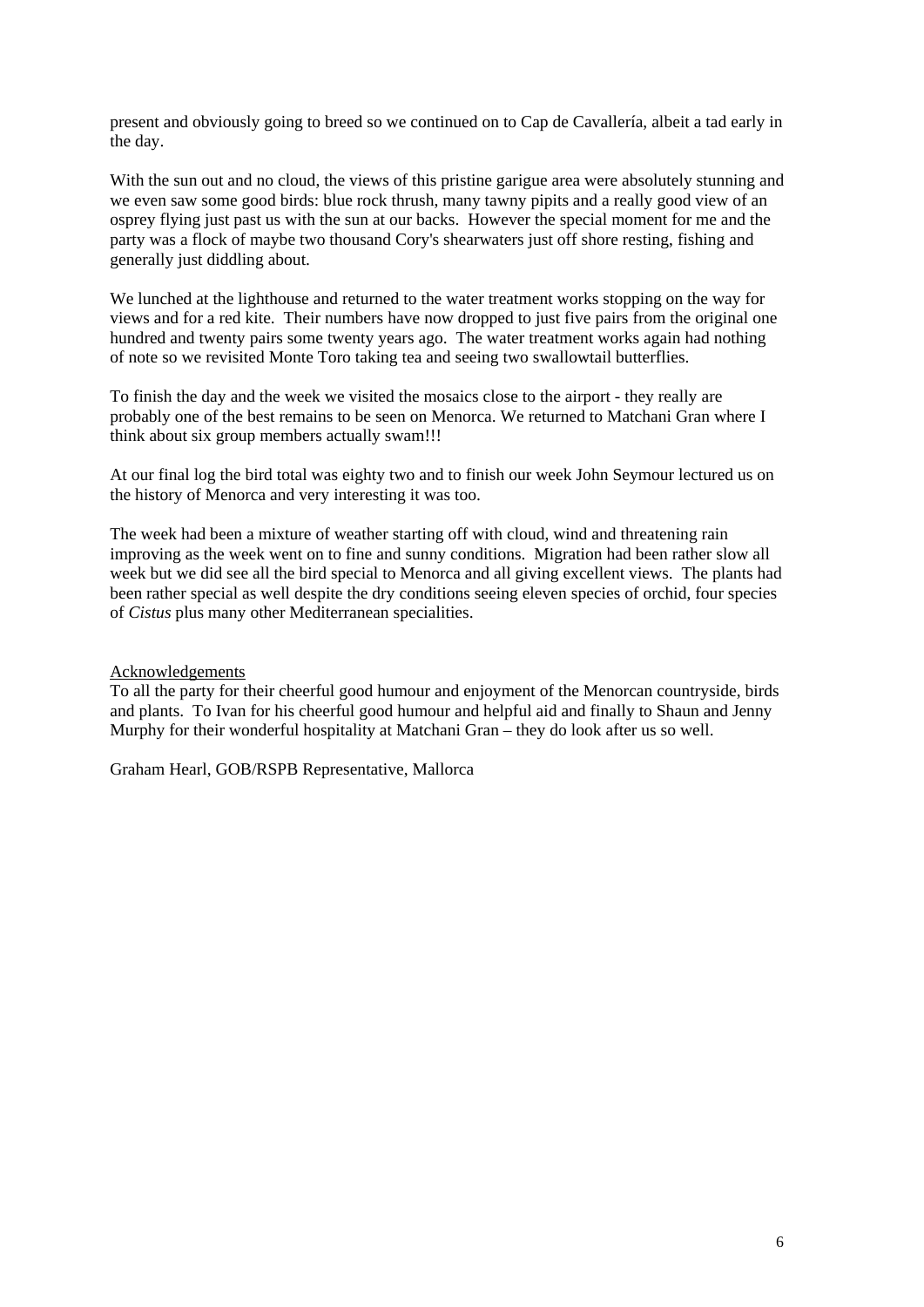| <b>Bird Name</b>                | <b>Latin Name</b>                 | <b>Notes</b>                                                |
|---------------------------------|-----------------------------------|-------------------------------------------------------------|
| Little Grebe                    | Tachybaptus ruficollis            | `pair` at Son Bou and L'Albuferra                           |
| Black-necked grebe              |                                   | One bird seen briefly at L'Albuferra                        |
| Cory's shearwater               |                                   | Seen frequently out at sea. Fishing party from Es           |
|                                 |                                   | Grau, Very large flock (1500 - 2000) off Cap de             |
|                                 |                                   | Cavallería                                                  |
| <b>Balearic shearwater</b>      |                                   | Less frequent than above. Seen very close with              |
|                                 |                                   | Cory's at Cap de Favoritx                                   |
| Shag                            | Phalacrocorax                     | Individual birds at coastal sites                           |
|                                 | aristotelis                       |                                                             |
| Cattle Egret                    | <b>Bubulcus ibis</b>              | 9 birds at the far end of Son Bou, feeding with cattle      |
|                                 |                                   | and in wet fields                                           |
| Little Egret                    | Egretta garzetta                  | 3 at S'albufera                                             |
| Grey Heron                      | Ardea cinerea                     | Individual birds at Son Bou, Mongofre Nou, and              |
|                                 |                                   | S'albufera                                                  |
| Mallard                         | Anas platyrhynchos                | Wherever fresh water was present                            |
| <b>Red Kite</b>                 | Milvus milvus                     | Individuals seen at Es Mercadel, Tirant, Mongofre           |
|                                 |                                   | <b>Nou</b>                                                  |
| Egyptian Vulture                | Neophron                          | Son Bou, Cap de Cavallería. Max 12 birds at                 |
| Marsh Harrier                   | percnopterus                      | Algendar Gorge                                              |
|                                 | Circus aeruginosus                | M & f Hunting at Son Bou, on migration at Cap de            |
| Buzzard                         | Buteo buteo                       | Cavallería, Algendar Gorge<br>Matchani Gran, Algendar Gorge |
|                                 | Buteo buteo vulpinus              | One, seen on route to Mongofre Nou                          |
| <b>Booted Eagle</b>             | Hieraaetus pennatus               | Numerous sightings, mainly pale phase birds. 4+             |
|                                 |                                   | together, also seen perched and hunting at the              |
|                                 |                                   | Depuradora                                                  |
| Osprey                          | <b>Pandion haliaetus</b>          | Collecting nesting material at Cap de Cavallería            |
| Kestrel                         | Falco tinnunculus                 | Seen each day                                               |
| Red-legged partridge            | Alectoris rufa                    | Tirant, , Torre d'en Gaumes, Cap de Favoritx                |
| Quail                           |                                   | Heard frequently. Very close at Son Bou                     |
| Moorhen                         | Gallinula chloropus               | At fresh water; Son Bou, Mongofre Nou, Algendar             |
|                                 |                                   | Gorge                                                       |
| Purple swamp-hen                | Porphyrio porphyrio               | 3 adults + 3 young Son Bou                                  |
| Coot                            | Fulica atra                       | Son Bou, S'Albufera                                         |
| Black-winged stilt              | Himantopus                        | 1 at Es Mercadel, 23 Mongofre Nou and 7 at                  |
|                                 | himantopus                        | S'albufera.                                                 |
| Avocet                          | Recurvirostra avosetta            | 9 resting on the beach at Son Bou                           |
| Stone curlew                    | <b>Burhinus oedicnemus</b>        | Around Matchani Gran                                        |
| Little Ringed Plover            | Charadrius dubius                 | Es Mercadel (breeding?), Mongofre Nou                       |
| <b>Kentish Plover</b>           | Charadrius                        | Beach at Son Bou, Mongofre Nou                              |
|                                 | alexandrinus                      |                                                             |
| Little stint                    | Calidris minuta                   | 1 at S'Albufera, small flock at Mongofre Nou                |
| Curlew sandpiper                | Calidris ferruginea               | 1 at S'albufera                                             |
| Curlew                          | Numenius arquata                  | 2 as Ses Salines near Fornells                              |
| Green sandpiper                 | Tringa ochrops                    | Es Mercadel                                                 |
| Wood sandpiper                  | Tringa glareola                   | Es Mercadel, Son Bou                                        |
| Common Sandpiper                | Actitis hypoleucos                | S'Albufera, Mongofre Nou                                    |
| Audouin's Gull                  | Larus audouinii                   | 7 birds to bread at Mahon harbour; 2 at Cap de              |
|                                 |                                   | Cavallería<br>numerous                                      |
| Yellow-legged gull<br>Rock dove | Larus cachinnans<br>Columba livia | Algendar Gorge, plus numerous rock/feral birds              |
|                                 |                                   | throughout the island                                       |
| Woodpigeon                      | Columba palumbus                  | Occasional sightings across the island                      |
| Collared dove                   | Streptopelia decaocto             | 1 possibly 2 birds at Ciutadella                            |
| Turtle dove                     | Streptopelia turtur               | Matchani Gran, Mongofre Nou                                 |
| Cuckoo                          | Cuculus canorus                   | Heard at S'Albufera and Algendar Gorge                      |
| Scops owl                       | Otus scops                        | Heard from Matchani Gran                                    |
| Swift                           | Apus apus                         | Numerous sightings, some large flocks, over most            |
|                                 |                                   | of island                                                   |
| Pallid swift                    | Apus pallidus                     | Excellent views in evening light at Es Castel               |
| Alpine swift                    | Apus melba                        | 2 over Algendar Gorge                                       |
| Hoopoe                          | Upupa epops                       | Numerous, esp at Matchani Gran                              |
| Thekla lark                     | Gallerida theklae                 | <b>Numerous</b>                                             |
| Sand Martin                     | Riparia riparia                   | Seen with mixed flocks of swallows and martins              |